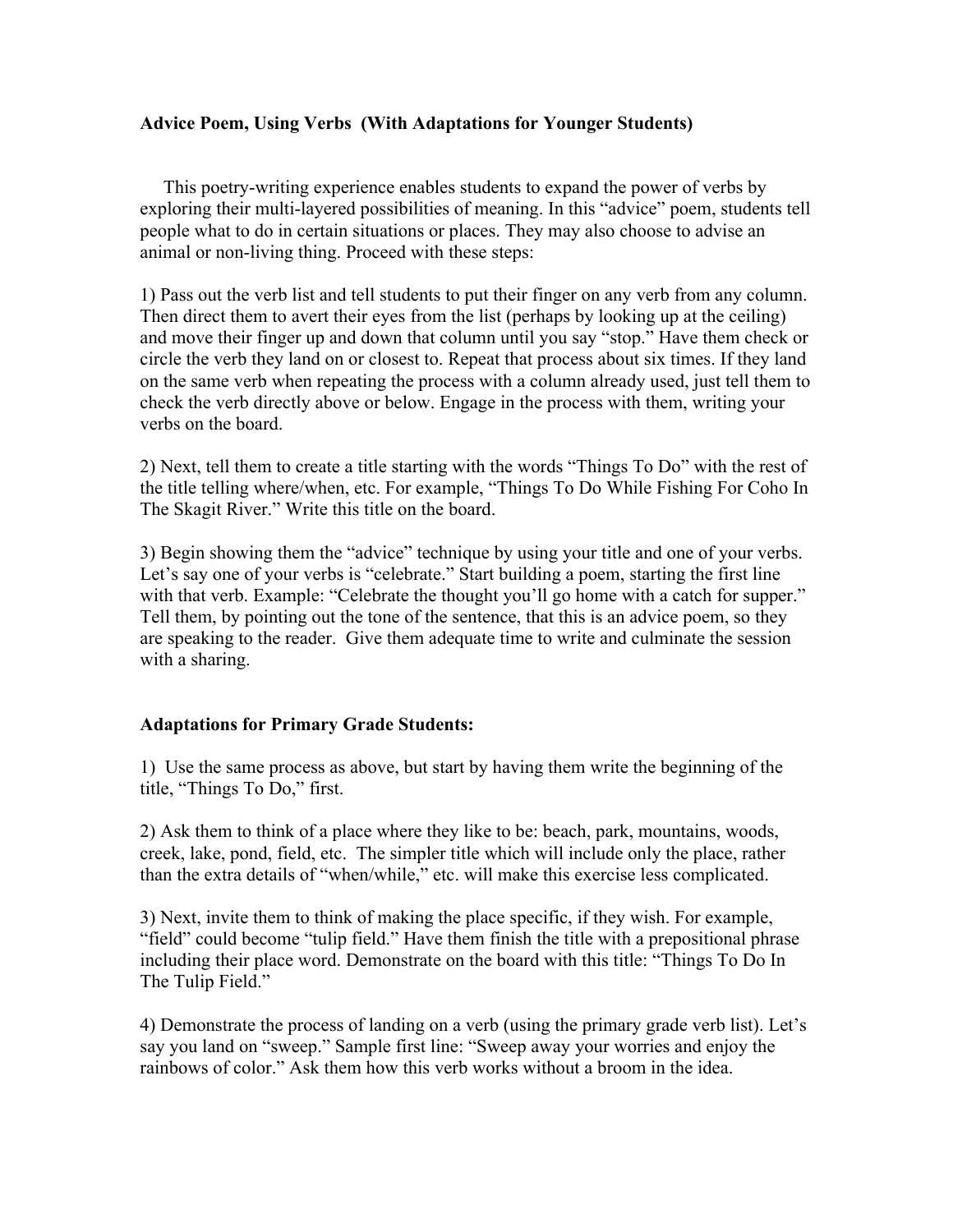5) While this might be a difficult concept to explain, simply tell the students not to use the words, "I" or "me," in their sentence. This will avoid the issue of some students telling what *they* are doing and will maintain the advice nature of the exercise.

6) Pass out the primary grade word list and direct students through the process of creating one "poetry sentence." Remind them to start the sentence with the verb. When they have their own sentence, call on one student to help you demonstrate the "advice" nature of their sentence, by facing you and *saying* the sentence aloud.

7) You could have them write about one or two lines and carry on the activity with a line per day until they have about five lines by the end of the week. A daily "Poetry Time," however brief, would be ideal for carrying out and building on different poetry concepts in addition to reading and hearing different kinds of poems.

**Sample Poem From A Second Grade Class:**

**Things To Do In The Park**

**Find** a tree with the biggest leaves.

**Hunt** for the tree with the tiniest leaves.

**Sing** your favorite song because you are happy.

**Rescue** a ladybug and let it climb up your finger.

**Smile** at the other kid on the swing next to you.

*Sara, 2nd grade*